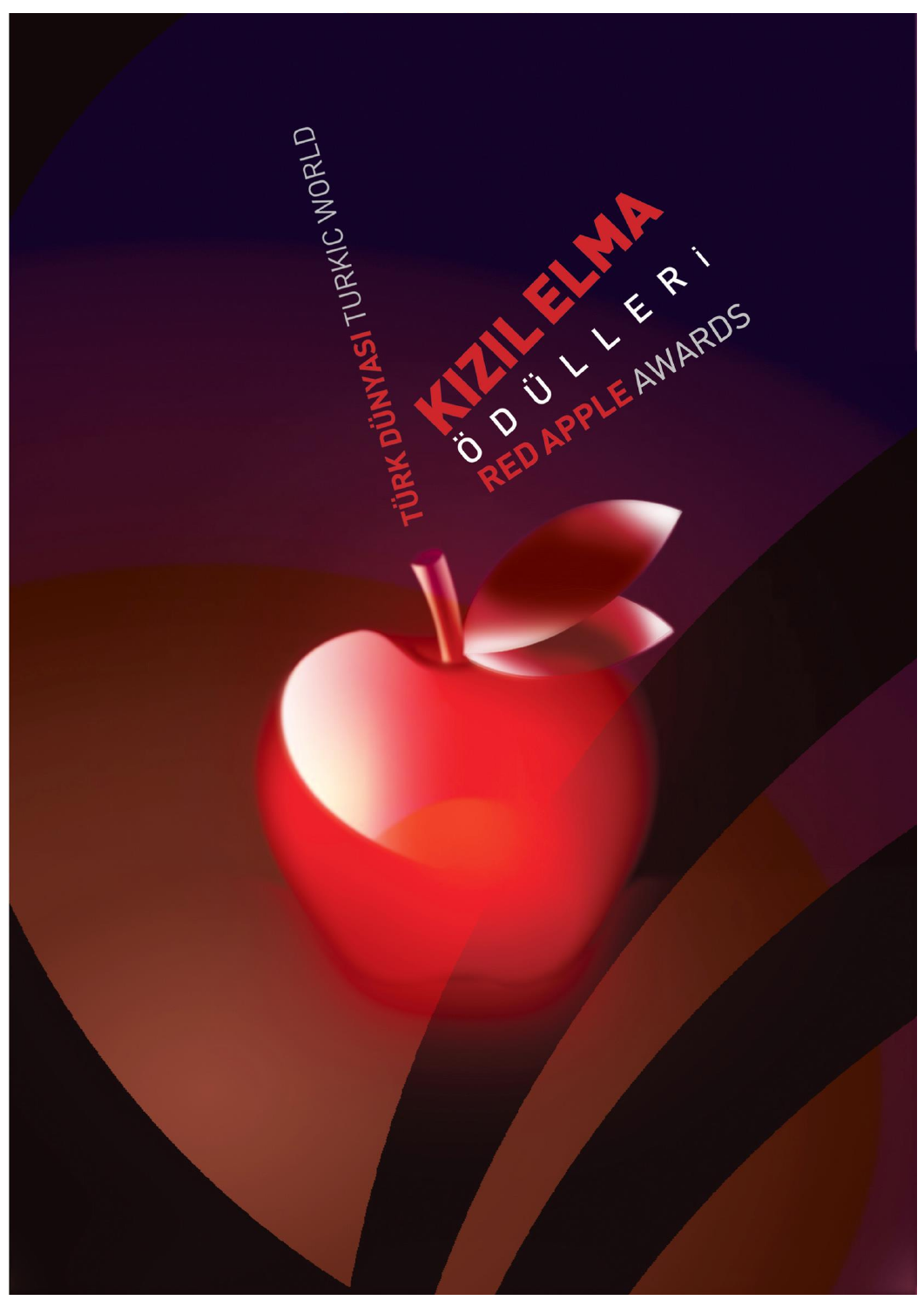

# -------------- **TURKIC WORLD** -------------- **RED APPLE AWARDS**

## **PRESENTMENT**

**World Turkic Forum** led by TASAM is a global organization which gathers representatives from Turkic States, opinions leaders from Turkic Diasporas around the world, Think Tanks and non-governmental organizations within the frame of multi-dimensional issues and strategically contributes to the deepening of common agenda and socio-economic integration.

**Turkic World** includes all the people of Turkic descend both geographically and culturally. Besides Central Asia and Turkistan, Turkic World consists of Republic of Turkey, Turkic regions and Diasporas in Europe, Caucasus, China and Russian Federation, Turkic states and Autonomous Turkic Republics. World Turkic Forum; by increasing interaction within Turkic World; aims to develop political, scientific, economic and cultural cooperation in order to contribute maintaining global peace, democracy and stability.

In the final declaration of 2<sup>nd</sup> World Turkic Forum which took place in İstanbul on 03-05 April 2013; it has been adopted that a **"Turkic World Award"** ceremony should be organized within the body of the Forum. In order to honor and encourage successful individuals and institutions that strengthen Turkic World's vision and depth; it was decided that Turkic World Red Apple Awards should be given to those individuals and institutions annually beginning from 2014 in the categories such as; **state, diplomacy, business, science, culture, art, technology, strategy, sports and public diplomacy**.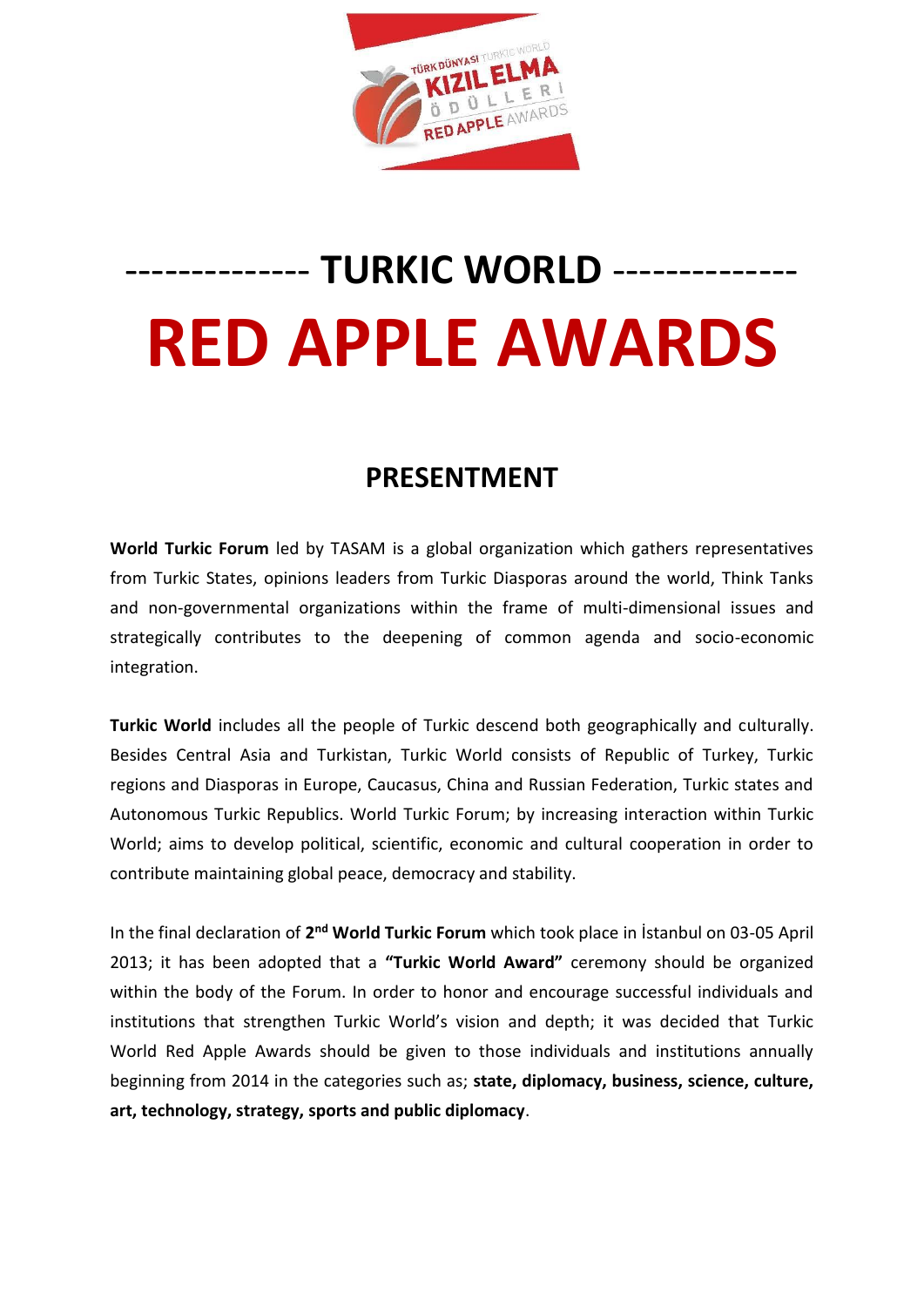

# **OBJECTIVES**

The main objectives of Turkic World Red Apple Awards which aim to determine and reward those who have contributed to the fields such as; state, diplomacy, business, science, culture, art, technology, strategy, sports, public diplomacy in Turkic World; are as follows:

- Increasing the prestige of Turkic World and its people

- Strengthening Turkic identity and culture; promoting Turkic culture to the world

- Maintaining solidarity and brotherhood among Turkic people who are located around the world

- Promoting the finest artworks of Turkic culture all around the world

- Paving the way for scientific initiatives and technological advancements in Turkic World
- Providing basis for innovation and new perspectives
- Contributing to the development of Turkic World particularly in politics and economy
- Supporting the works of art and products that are related to Turkic culture
- Encouraging talented people who can represent Turkic identity at international platforms

- Providing Turkic people to share their experiences and knowledge who are located around the world

- Gathering the positive values of Turkic people under a strong organization
- Becoming a worldwide known and prestigious award ceremony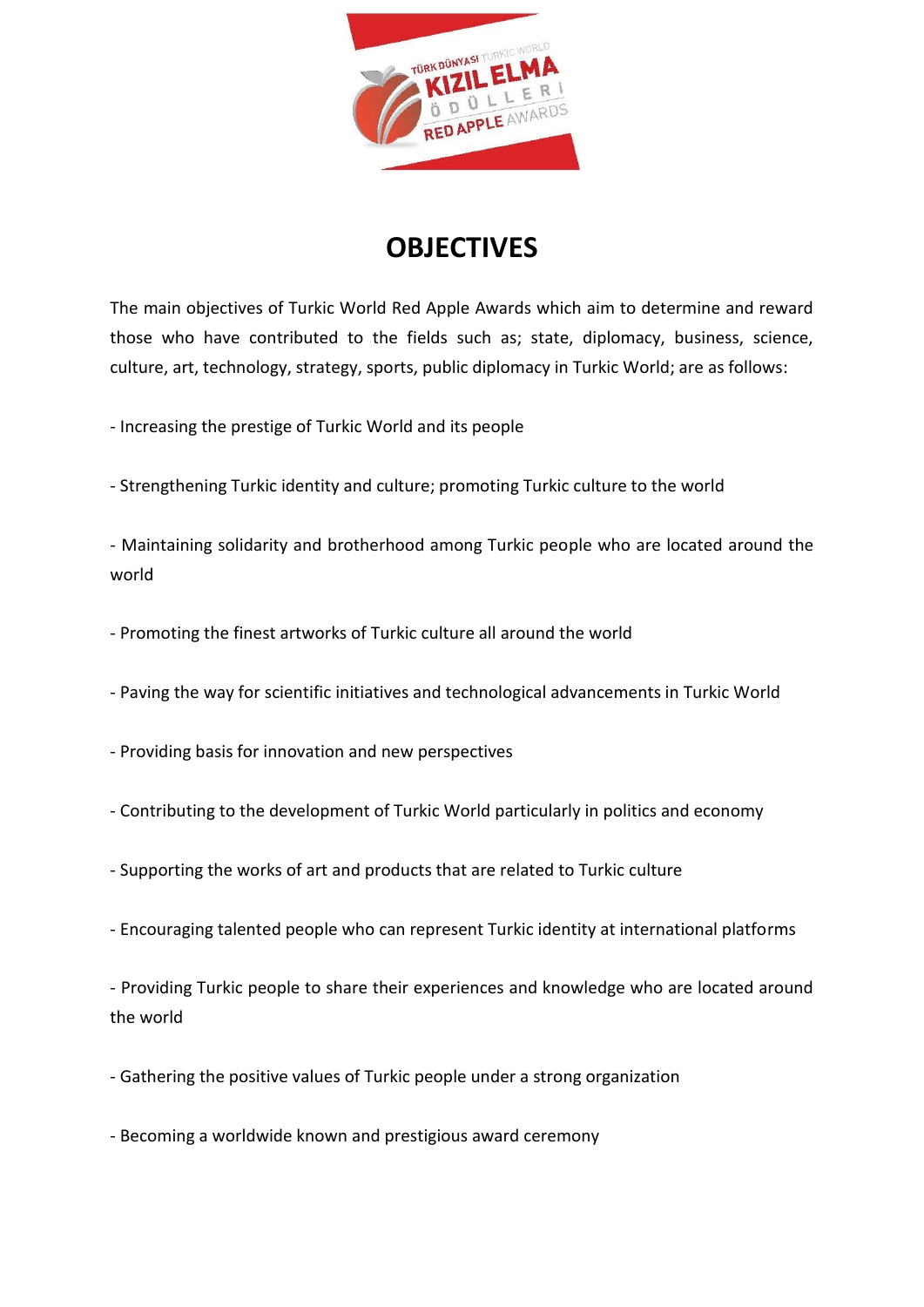

# **CATEGORIES**

#### **Red Apple "State" Award**

This award will be granted to honor statesmen and their countries that have contributed to the socioeconomic integration in Turkic World.

#### **Red Apple "Special" Award**

This award that is limited to one name each year will be granted to honor persons or institutions that have contributed to the Turkic World and Diaspora via strategic mission.

#### **Red Apple "Diplomacy" Award**

This award will be granted to honor diplomats and diplomatic institutions that have contributed to the socioeconomic integration in Turkic World.

#### **Red Apple "Business" Award**

This award will be granted to honor successful businessmen and companies that have contributed to the socioeconomic integration in Turkic World.

#### **Red Apple "Science" Award**

This award will be granted to encourage and honor scientists and scientific institutions that have prepared Turkic World to the necessities of the time and have contributed to the creation of a vision in Turkic World with their scientific studies.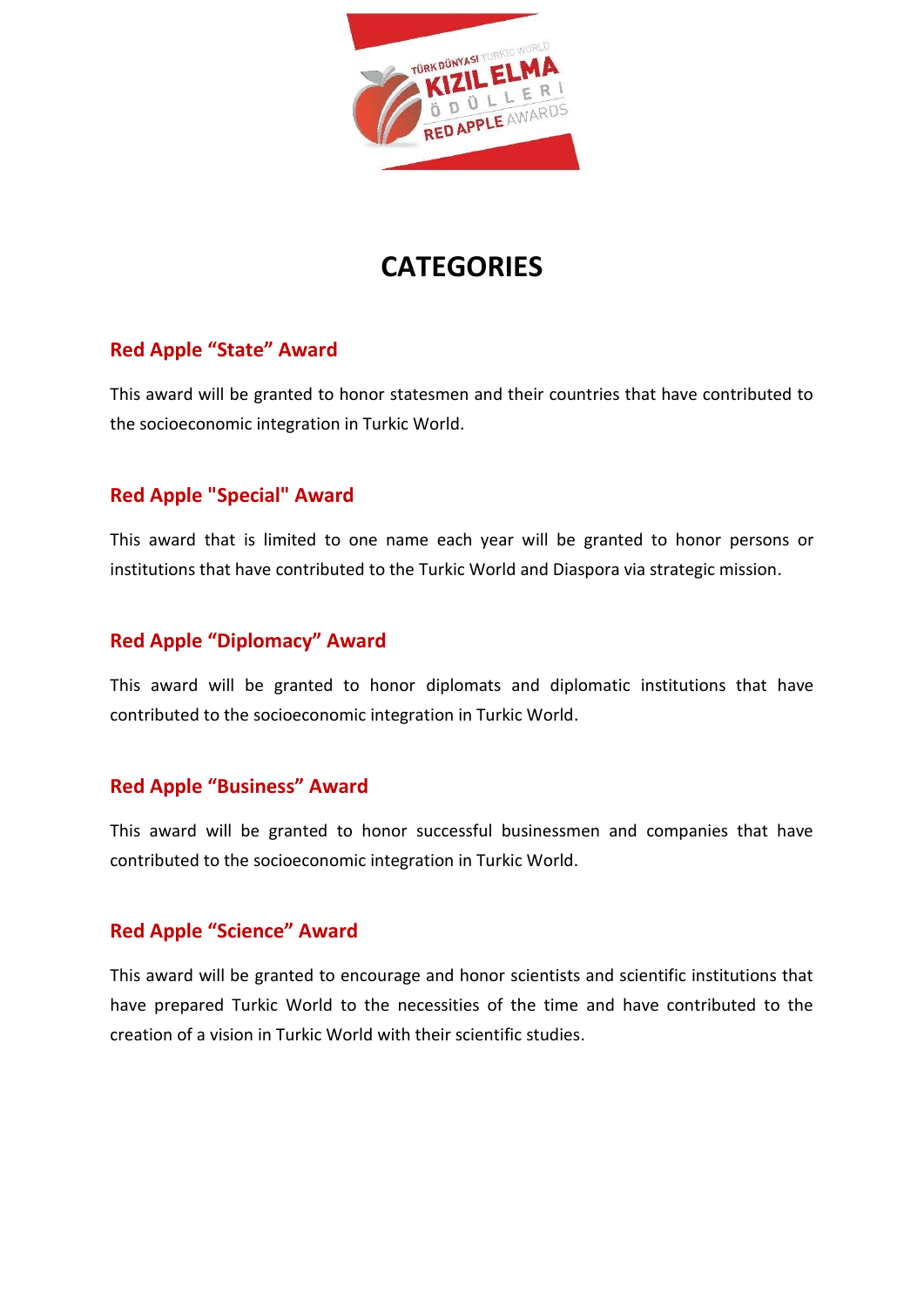

#### **Red Apple "Culture" Award**

This award will be granted to encourage and honor cultural representatives and institutions that have contributed to the development of Turkic World's cultural vision in the international arena.

## **Red Apple "Art" Award**

This award will be granted to honor and encourage successful artists and institutions that have contributed to the expansion of Turkic Aesthetics Style globally with their works of art.

## **Red Apple "Technology" Award**

This Award will be granted to successful researchers, inventors and institutions that have contributed to the technological advancement of humanity with their technical innovative studies and inventions.

## **Red Apple "Strategy" Award**

This award will be granted to honor and encourage bureaucrats, statesmen, politicians and institutions that have contributed to the strategic vision of Turkic political sphere and have carried Turkic World to the future with their successful decisions, activities and policies.

#### **Red Apple "Sports" Awards**

This award will be granted to honor and encourage successful sportsmen that have made name for themselves in both regional and global scales.

## **Red Apple "Public Diplomacy" Award**

This award will be granted to honor journalists and institutions that have contributed to socioeconomic integration in Turkic World.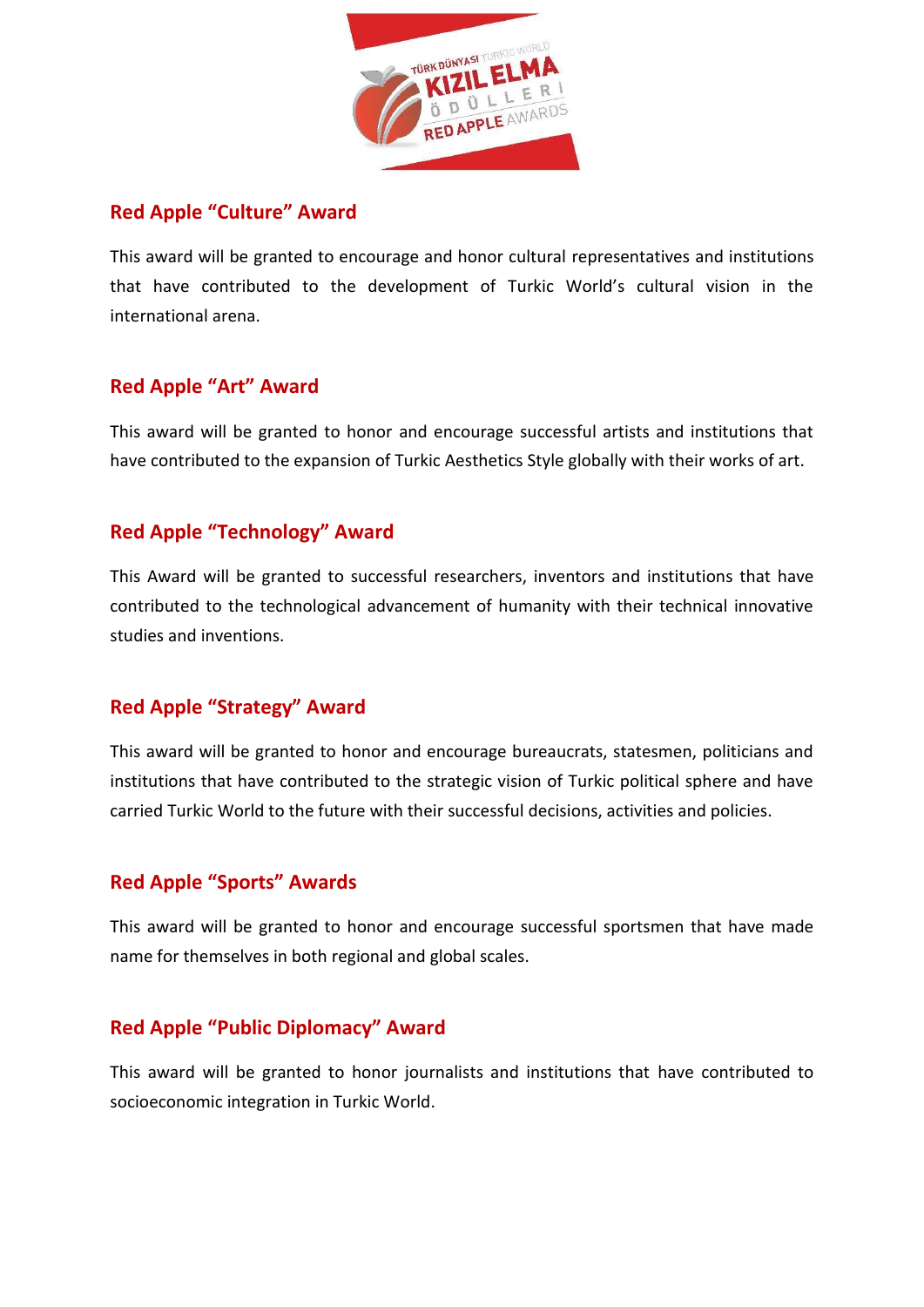

# **RUDIMENTS**

## **Award Council**

An Award Council will be established with the participation and consultation of World Turkic Forum Wise Persons Council and all of its bodies and institutional partners. The consultation process will be conducted by Office of Secretary General of World Turkic Forum and with least bureaucracy and highest contribution; high participation will be tried to maintain. Latest technological communication opportunities will be used at maximum level during management of this process within World Turkic Forum Network.

#### **Determination of Nominees**

As particular persons and institutions can be nominated by all partners; also with surveys and nominations from outside of World Turkic Forum, a candidate list can be prepared. In case of necessity; the opinions of universities and scientific intuitions can be taken into consideration. While determining the nominees; elected representatives can conduct interviews with nominees.

#### **Determination of Rudiments**

Wise Persons Board will meet before and after every Forum and make evaluation in order to determine the nominees, categories and the quality of the awards. The awards will be granted to the nominees within the agenda of the Forum ever year.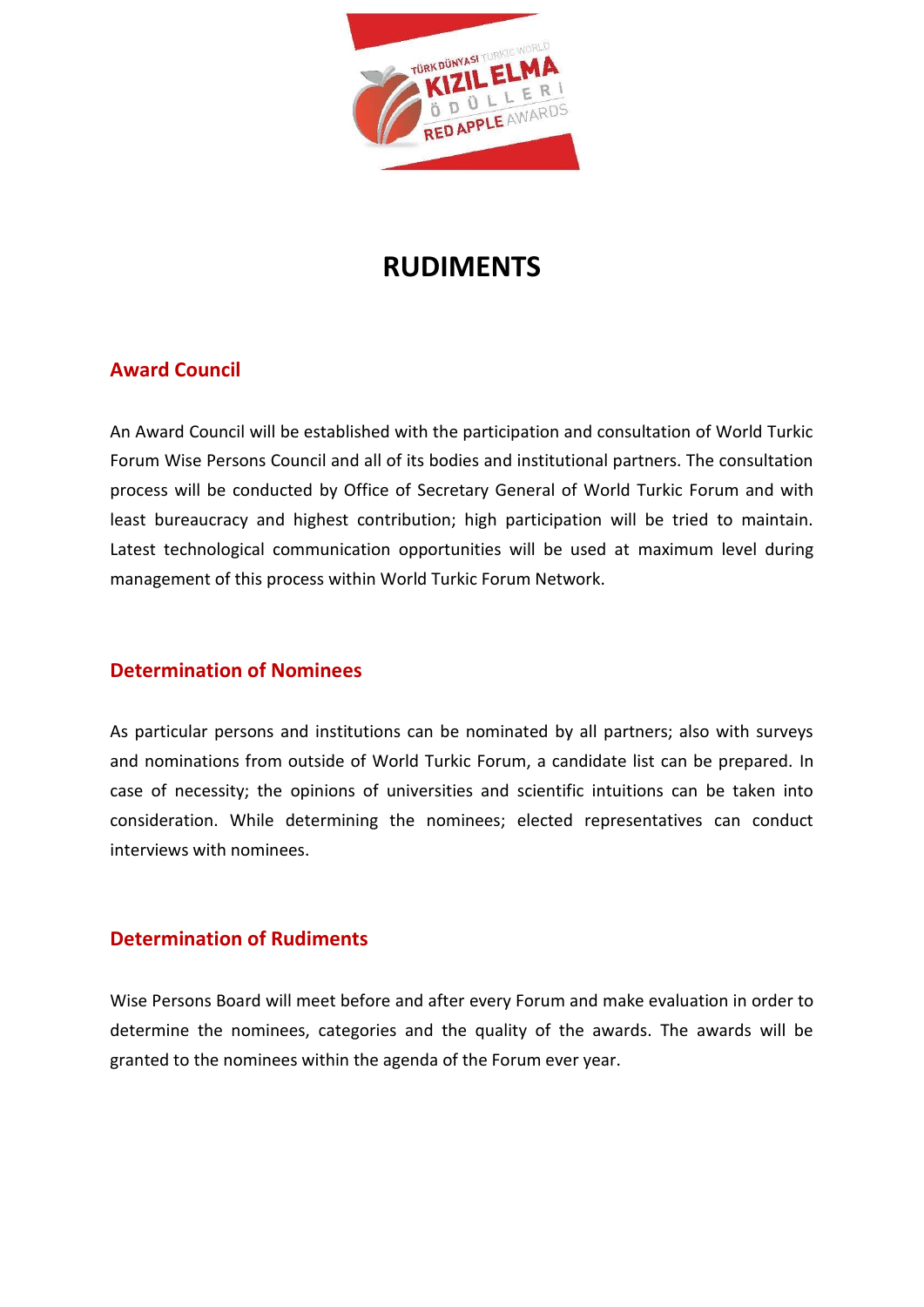

## **Quality of the Awards**

Awards will be granted as specially designed objects and certificates.

## **Principles with Regards to Granting Awards**

World Turkic Forum is a peaceful international organization which puts emphasis on economic, social, scientific and cultural cooperation and adopts a realistic, consistent and humane globalization phenomenon.

World Turkic Forum which is based upon the **freedom of faith, speech and thought**; is being scientific and objective with regards to Turkic World Red Apple Awards as it is in all other activities.

Turkic World Red Apple Awards which will be organized in order for **protection, development, integration and promotion of Turkic identity and culture**; will be granted to those who have contributed to Turkic World based upon their qualifications.

In every category, as one or more than one persons may be granted with awards; also in the following years one or more than one categories may be removed from the ceremony.

An Award can be granted to the individual only once; but he/she can be nominated or granted with awards in different categories at different times.